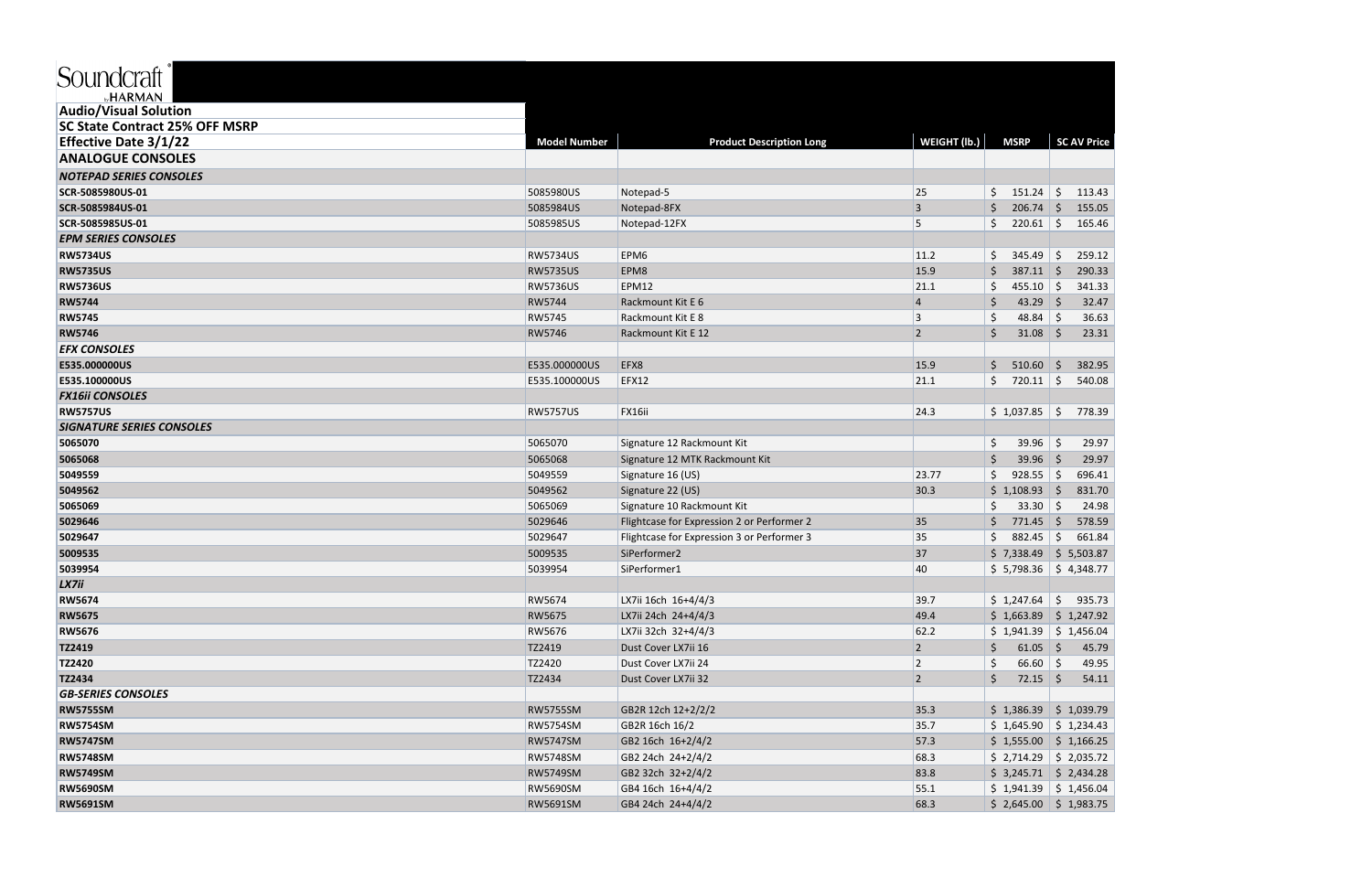| <b>RW5692SM</b>                                                   | RW5692SM        | GB4 32ch 32+4/4/2              | 79.4           | \$4,053.24              | $\frac{1}{2}$ \$ 3,039.93 |
|-------------------------------------------------------------------|-----------------|--------------------------------|----------------|-------------------------|---------------------------|
| <b>RW5693SM</b>                                                   | RW5693SM        | GB4 40ch 40+4/4/2              | 90.4           | \$4,935.69              | $\frac{1}{2}$ 3,701.77    |
| <b>RW5695SM</b>                                                   | RW5695SM        | GB8 24ch 24+4/8/2              | 70.5           | $$3,745.14$ $$2,808.86$ |                           |
| <b>RW5696SM</b>                                                   | <b>RW5696SM</b> | GB8 32ch 32+4/8/2              | 97.4           | $$5,354.72$ $$4,016.04$ |                           |
| <b>RW5697SM</b>                                                   | RW5697SM        | GB8 40ch 40+4/8/2              | 112.4          | \$6,582.66              | $\frac{1}{2}$ \$ 4,936.99 |
| <b>RW5709SM</b>                                                   | RW5709SM        | GB8 48ch 48+4/8/2              | 128.7          | $$7,673.23$ $$5,754.92$ |                           |
| TZ2478                                                            | TZ2478          | Dust Covers GB216              |                | 66.60<br>\$             | \$<br>49.95               |
| TZ2479                                                            | TZ2479          | Dust Covers GB224              | $\overline{2}$ | $72.15$ \$<br>\$        | 54.11                     |
| TZ2480                                                            | TZ2480          | <b>Dust Covers GB232</b>       | $\overline{2}$ | $83.25$ \$<br>Ŝ.        | 62.44                     |
|                                                                   |                 |                                | $\overline{2}$ |                         |                           |
| TZ2453                                                            | TZ2453          | Dust Covers GB416              |                | $66.60$ \$<br>\$        | 49.95                     |
| TZ2454                                                            | TZ2454          | Dust Covers GB424              | $\overline{2}$ | Ś.<br>$72.15$ \$        | 54.11                     |
| TZ2455                                                            | TZ2455          | Dust Covers GB432              | $\overline{2}$ | $77.70$ \$<br>Ŝ         | 58.28                     |
| TZ2456                                                            | TZ2456          | Dust Covers GB440              | $\overline{2}$ | 83.25                   | $\vert$ \$<br>62.44       |
| TZ2463                                                            | TZ2463          | Dust Covers GB824              | $\overline{2}$ | $77.70$ \$<br>\$        | 58.28                     |
| TZ2464                                                            | TZ2464          | Dust Covers GB832              | $\overline{2}$ |                         |                           |
| TZ2465                                                            | TZ2465          | Dust Covers GB840              | $\overline{2}$ | $\zeta$<br>$88.80$ \$   | 66.60                     |
| TZ2466                                                            | TZ2466          | Dust Covers GB848              | $\overline{2}$ | \$<br>$94.35$ \$        | 70.76                     |
| <b>ANALOGUE CONSOLE POWER SUPPLIES, Cables, and Console Lamps</b> |                 |                                |                |                         |                           |
| <b>RW8000US</b>                                                   | <b>RW8000US</b> | CPS150 POWER SUPPLY            | 6              | \$<br>905.76            | 679.32<br>-\$             |
| <b>RW8021US</b>                                                   | <b>RW8021US</b> | CPS2000 link option            | 35             | \$5,661.00              | $\frac{1}{2}$ \$ 4,245.75 |
| <b>RW8031</b>                                                     | RW8031          | <b>DPS3 POWER SUPPLY</b>       | 35             | \$1,075.59              | $\zeta$<br>806.69         |
| <b>RW8032</b>                                                     | RW8032          | DPS3 POWER SUPPLY + 7M LEAD    | 35             | $$1,413.84$ $$1,060.38$ |                           |
| <b>RW8033</b>                                                     | RW8033          | <b>DPS-4 POWER SUPPLY</b>      | 35             | \$1,665.00              | $\frac{1}{2}$ \$ 1,248.75 |
| <b>RV2068CH</b>                                                   | <b>RV2068CH</b> | DC cable 10 way                | 35             | $212.85$ \$<br>S.       | 159.64                    |
| <b>RV3200CH</b>                                                   | <b>RV3200CH</b> | DC link cable 10 way           | 35             | 203.80<br>Ś             | 152.85<br>∣\$             |
| <b>RV3637</b>                                                     | RV3637          | DC cable 19 way                | 35             | $905.76$ \$<br>S        | 679.32                    |
| RL0095-01                                                         | RL0095-01       | DC cable 10-5 way              | 35             | 227.57                  | $\vert$ \$<br>170.68      |
| <b>RV3705</b>                                                     | RV3705          | DC link cable 19 way           | 35             | $905.76$ \$<br>\$       | 679.32                    |
| JB0158                                                            | JB0158          | Gooseneck Lamp 18" Right Angle | 35             | Ś.<br>49.82 $\vert$ \$  | 37.36                     |
| JB0159                                                            | JB0159          | Gooseneck Lamp 18"             | 35             | \$<br>$49.82$ \$        | 37.36                     |
| <b>DIGITAL CONSOLES</b>                                           |                 |                                |                |                         |                           |
| <b>UI SERIES CONSOLES</b>                                         |                 |                                |                |                         |                           |
| SCR-5056217-01                                                    | 5056217         | Ui-12 (US)                     | 7.3            | \$.<br>$580.53$ \$      | 435.40                    |
| SCR-5056219-01                                                    | 5056219         | Ui-16 (US)                     | 10.7           | S.<br>856.88            | Ŝ.<br>642.66              |
| 5076585                                                           | 5076585         |                                | 31             | \$1,524.86              | $\frac{1}{2}$ \$ 1,143.65 |
| <b>Si IMPACT CONSOLES</b>                                         |                 | Ui-24R(US)                     |                |                         |                           |
|                                                                   |                 |                                |                |                         |                           |
| 5056170VM                                                         | 5056170         | Si Impact                      | 48.4           | \$4,492.07              | $\frac{1}{2}$ \$ 3,369.05 |
| 5060295                                                           | 5060295         | Si Impact Accessory Kit        |                | \$<br>$93.24$ \$        | 69.93                     |
| <b>Si EXPRESSION SERIES CONSOLES</b>                              |                 |                                |                |                         |                           |
| 5049557                                                           | 5049557         | Signature 12MTK (US)           | 15.7           | \$<br>692.05            | 519.04<br>$\vert$ \$      |
| 5049551                                                           | 5049551         | Signature 10 (US)              | 13.25          | Ŝ.<br>470.68 \$         | 353.01                    |
| 5049659                                                           | 5049659         | MSB-32R                        | 17.7           | $$3,023.66$ $$2,267.75$ |                           |
| <b>Si PERFORMER CONSOLES</b>                                      |                 |                                |                |                         |                           |
| 5001849                                                           | 5001849         | SiPerformer3                   | 47.5           | \$9,197.74 \$6,898.30   |                           |
| 5035678                                                           | 5035678         | SI EXPRESSION 2 CONSOLE        | 43.1           | $$4,119.80$ $$3,089.85$ |                           |
| 5035677                                                           | 5035677         | SI EXPRESSION 1 CONSOLE        | 31             | $$3,550.30$ $$2,662.72$ |                           |
| <b>Si SERIES ACCESSORIES</b>                                      |                 |                                |                |                         |                           |
| 5035679                                                           | 5035679         | SI EXPRESSION 3 CONSOLE        | 55.2           | $$5,035.55$ $$3,776.66$ |                           |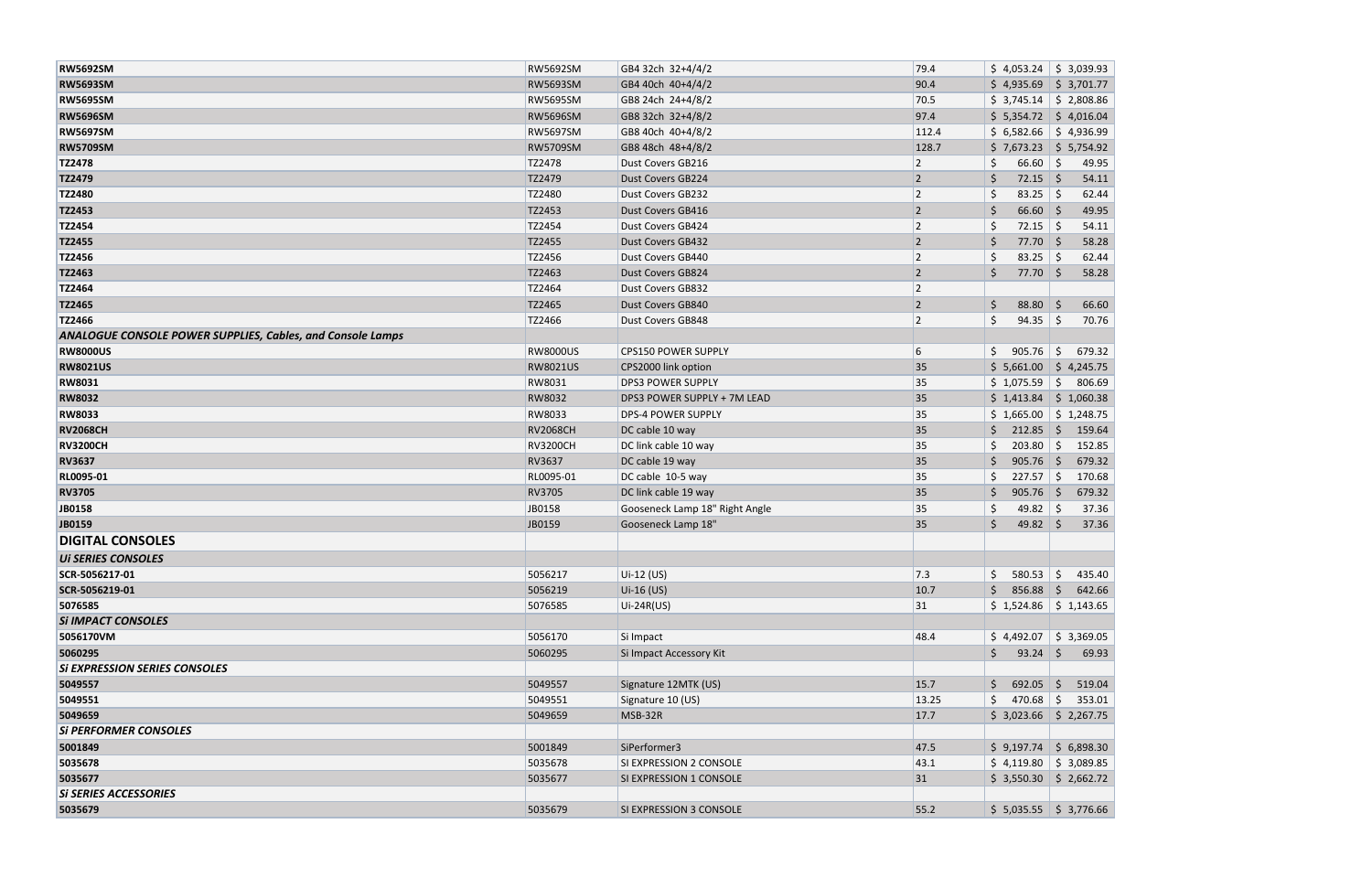| 5049555                       | 5049555              | Signature 12 (US)                                                         | 15.27        | \$<br>553.30            | S.<br>414.97            |
|-------------------------------|----------------------|---------------------------------------------------------------------------|--------------|-------------------------|-------------------------|
| BF10.522001                   | BF10.522001          | Expression 1 Dust Cover and gooseneck                                     | $\mathbf{1}$ | \$<br>$111.00$ \$       | 83.25                   |
| BF10.522002                   |                      | Expression 2 + Performer 2 Dust Cover, Gooseneck, Scribble pad            |              |                         |                         |
|                               | BF10.522002          | and Pen                                                                   |              | \$<br>127.65            | \$<br>95.74             |
| BF10.522003                   |                      | Expression 3 + Performer 3 Dust Cover, 2 x Gooseneck, Scribble            |              |                         |                         |
|                               | BF10.522003          | pad and Pen                                                               | 1            | \$177.60                | 133.20                  |
| <b>SI SERIES OPTION CARDS</b> |                      |                                                                           |              |                         |                         |
| 5019983.v                     | 5019983.v            | Single mode Optical MADI Card                                             | 5            | \$1,028.89              | 771.67<br>S.            |
| 5031819.v                     | 5031819.v            | Dual port Cat 5 Dante card                                                | 1            | \$1,411.17              | \$1,058.38              |
| 5046678.V                     |                      | 32CH MADI + 32CH USB Si Option card for simaltaneous                      |              |                         |                         |
|                               | 5046678.V            | <b>Stagebox and Record</b>                                                |              | \$<br>415.14            | 311.36<br>S.            |
| <b>BSSBLU-SIFX</b>            | <b>BLU-SI</b>        | BLU-Link Card, 32x32, for Soundcraft® Si Consoles                         | H N/A        | \$<br>692.64            | S.<br>519.48            |
| A520.001000SP                 |                      | Multi mode Optical MADI Card (note ships with MSB as standard,            |              |                         |                         |
|                               | A520.001000SP        | order for CSB)                                                            |              | 888.00<br>\$.           | 666.00<br>-S            |
| A520.002000SP                 | A520.002000SP        | AES/EBU 4+4 XLR card                                                      | $\mathbf{1}$ | \$<br>747.25            | 560.44<br>-Ś            |
| A520.003000SP                 | A520.003000SP        | AES/EBU 8+8 D type card with Word Clock                                   | $\mathbf{1}$ | 784.05                  | S.<br>588.04            |
| A520.004000SP                 | A520.004000SP        | A-Net Aviom Card                                                          |              | \$1,919.08              | \$1,439.31              |
| A520.005000SP                 | A520.005000SP        | Cat 5 Dual port MADI (order with CSB)                                     | $\mathbf{1}$ | \$983.74                | 737.80                  |
| A520.006000SP                 | A520.006000SP        | 32 ch Cobranet Card                                                       |              | \$1,427.74              | \$1,070.80              |
| <b>Vi-SERIES CONSOLES</b>     |                      |                                                                           |              |                         |                         |
| <b>Vi1 CONSOLES</b>           |                      |                                                                           |              |                         |                         |
| 5044496                       | 5044496              | Vi1-48                                                                    |              | \$15,377.54             | \$11,533.16             |
| E947.300000                   | E947.300000          | Vi1-32                                                                    |              | \$15,740.98             | \$11,805.73             |
| A947.042500                   | A947.042500          | Vi1 spare psu (internal)                                                  |              | $$1,494.50$ $$1,120.88$ |                         |
| BH10.947406                   | BH10.947406          | Vi1 custom flight-case                                                    | 130          | \$3,532.46              | \$2,649.35              |
| BF10.947008                   | BF10.947008          | Vi1 Dust Cover                                                            |              | \$<br>137.22            | $\frac{1}{2}$<br>102.91 |
| <b>Vi1000 CONSOLES</b>        |                      |                                                                           |              |                         |                         |
| 5083487                       | 5083487              | Vi1000 Digital Mixing System                                              | 102          | \$22,638.34             | \$16,978.75             |
| 5095581-00                    | 5095581-00           | Vi1000 Flightcase                                                         |              | \$2,405.93              | \$1,804.44              |
| <b>Vi2000 CONSOLES</b>        |                      |                                                                           |              |                         |                         |
| 5056046                       | 5056046              | Vi2000 Digital Mixing System                                              |              | \$36,117.18             | \$27,087.89             |
| Vi3000 CONSOLES               |                      |                                                                           |              |                         |                         |
| 5042680                       | 5042680              | Vi3000:48                                                                 |              | \$48,307.19             | \$36,230.39             |
| <b>CUSTOM CONFIG</b>          | <b>CUSTOM CONFIG</b> | Vi3000: 64 Cat 5                                                          |              | \$60,014.37             | \$45,010.78             |
| <b>CUSTOM CONFIG</b>          | <b>CUSTOM CONFIG</b> | Vi3000:64 MO                                                              |              | \$60,014.37             | \$45,010.78             |
| <b>CUSTOM CONFIG</b>          | <b>CUSTOM CONFIG</b> | Vi3000: 72 Cat 5                                                          |              | \$60,014.37             | \$45,010.78             |
| <b>CUSTOM CONFIG</b>          | <b>CUSTOM CONFIG</b> | Vi3000: 72 MO                                                             |              | \$60,014.37             | \$45,010.78             |
| 5047551                       | 5047551              | Vi3000 Standard flightcase                                                |              | \$3,679.65              | \$2,759.74              |
| 5047552                       | 5047552              | Vi3000 Delux flightcase inc monitor stand, keyboard tray and rack fixings |              | $$4,302.36$ $$3,226.77$ |                         |
| <b>Vi5000/7000 CONSOLES</b>   |                      |                                                                           |              |                         |                         |
| 5057291                       | 5057291              | Vi7000 Surface                                                            |              | \$43,340.62             | \$32,505.46             |
| 5057292                       | 5057292              | Vi5000 Surface                                                            |              | \$38,087.21             | \$28,565.41             |
| 5059729HU                     |                      | ViLR-96FO 96kHz Fully Multimode Optical local rack for use with           |              |                         |                         |
|                               | 5059729HU            | Vi5000/7000                                                               |              | \$68,726.80             | \$51,545.10             |
| 5059730HU                     | 5059730HU            | ViLR-96C5 96kHz Cat5 local rack for use with Vi5000/7000                  | 80           | \$63,706.63             | \$47,779.97             |
| 5059731HU                     | 5059731HU            | ViLR-48C5 48kHz Cat5 local rack for use with Vi5000/7000                  | 81           | \$53,457.96             | \$40,093.47             |
| 5059732HU                     |                      | ViLR-48MO 48kHz Multimode Optical local rack for use with                 |              |                         |                         |
|                               | 5059732HU            | Vi5000/7000                                                               | 83           | \$58,564.18             | \$43,923.13             |
|                               |                      |                                                                           |              |                         |                         |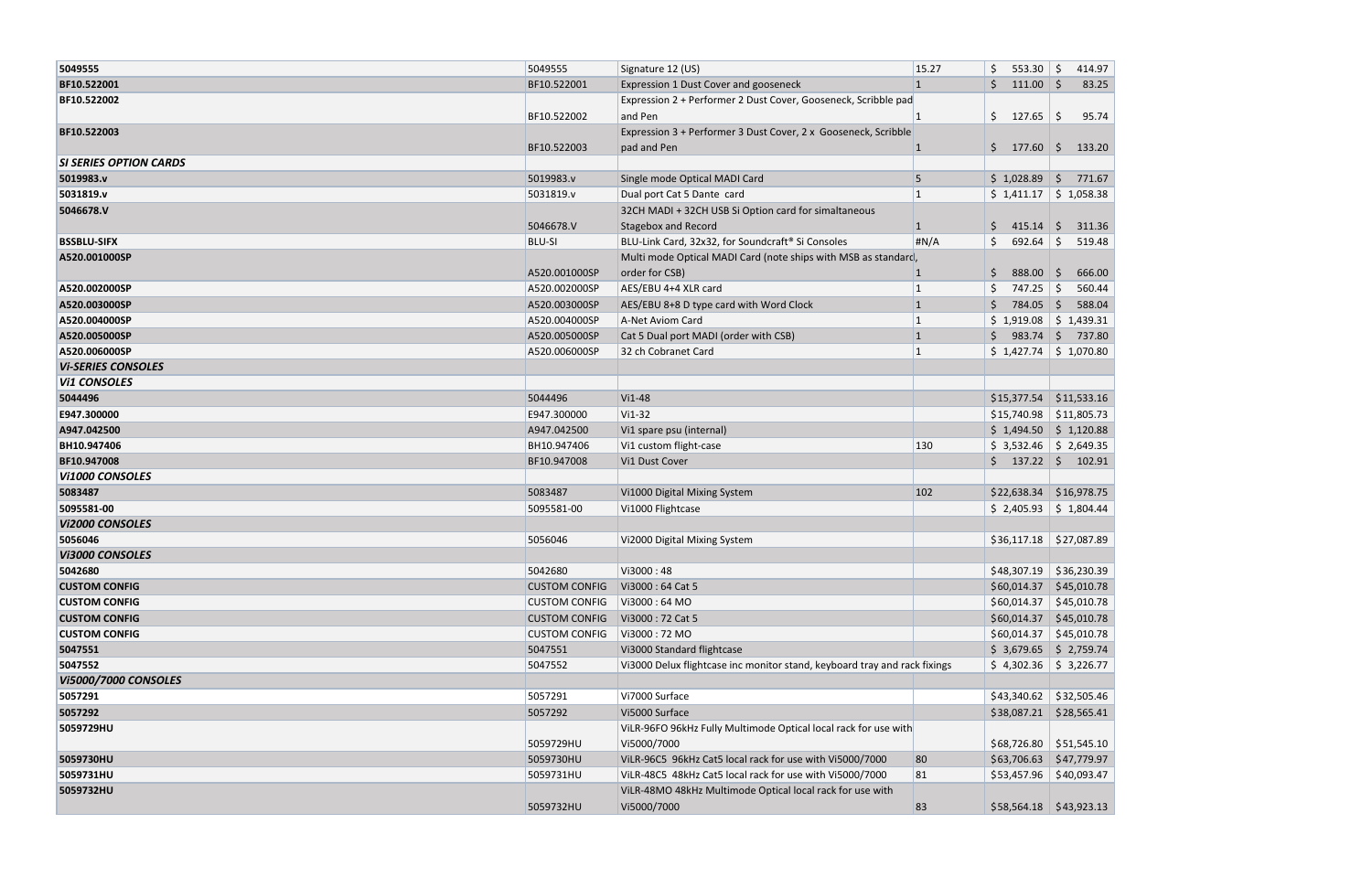| 5059733HU                                 |                  | ViLR-96MO 96kHz Multimode Optical local rack for use with        |      |                            |                      |
|-------------------------------------------|------------------|------------------------------------------------------------------|------|----------------------------|----------------------|
|                                           | 5059733HU        | Vi5000/7000                                                      | 60   | $$68,812.85$ $$51,609.64$  |                      |
| 5058483                                   | 5058483          | Base local Rack, 2 x link card, 2 x PSU                          |      | \$17,073.58                | \$12,805.18          |
| VI5000/7000 SPARES, PANELS & ACCESSORIES  |                  |                                                                  |      |                            |                      |
| 5059570                                   |                  | Vi5000 flightcase inc 2 x monitor mount + 4 U of rack space      |      |                            |                      |
|                                           | 5059570          |                                                                  |      | $$5,713.08$ $$4,284.81$    |                      |
| 5059572                                   | 5059572          | Vi7000 flightcase inc 2 x monitor mount $+4$ U of rack space     |      | $$5,975.75$ $$4,481.81$    |                      |
| <b>RS2545SP</b>                           | <b>RS2545SP</b>  | 1U 16F XLR Brk Box                                               |      |                            |                      |
| <b>RS2546SP</b>                           | <b>RS2546SP</b>  | 1U 16M XLR Brk Box                                               |      | Ś.<br>919.08               | \$<br>689.31         |
| <b>RS2547SP</b>                           | <b>RS2547SP</b>  | 1U4F/4M/4F/4M XLR                                                |      |                            |                      |
| <b>RS2565SP</b>                           | <b>RS2565SP</b>  | 1U8F/8M XLR                                                      |      | Ś.<br>$919.08$ \$          | 689.31               |
| 5058757                                   | 5058757          | Cat5 2U Panel for 2 x SB                                         |      | \$1,313.35                 | -Ś<br>985.01         |
| 5056738                                   | 5056738          | Vi Blu Link Active Breakout box - local IO                       |      | \$4,574.41                 | \$3,430.80           |
| 5058847                                   | 5058847          | Optical 2U Panel for 1 x SB                                      |      | \$2,918.27                 | \$2,188.70           |
| <b>VI UPGRADE KITS</b>                    |                  |                                                                  |      |                            |                      |
| 5064929.V                                 | 5064929.V        | Vi200 Control Module Upgrade                                     |      | $$5,270.39$ $$3,952.79$    |                      |
| 5064930.V                                 | 5064930.V        | Vi400 Control Module Upgrade                                     | 4.5  | $$5,270.39$ $$3,952.79$    |                      |
| 5064931.V                                 | 5064931.V        | Vi600 Control Module Upgrade                                     | 4.5  | $$5,270.39$ $$3,952.79$    |                      |
| 5018009                                   | 5018009          | 50m Cat5 cable (terminated with Neutrik connectors) supplied c 1 |      | \$1,007.66                 | \$<br>755.74         |
| <b>Mini STAGEBOXES</b>                    |                  |                                                                  |      |                            |                      |
| 5049655                                   | 5049655          | MSB-16R                                                          | 15.5 | \$1,580.68                 | \$1,185.51           |
| 5049563                                   | 5049563          | Signature 22MTK (US)                                             | 30.9 | \$1,247.67                 | $\vert$ \$<br>935.76 |
| 5074417                                   | 5074417          | Mini Stagebox 16i US                                             |      | \$1,229.85                 | 922.39               |
| 5074418                                   | 5074418          | Mini Stagebox 32i US                                             |      | $$2,257.32$ $$1,692.99$    |                      |
| <b>VI &amp; COMPACT STAGEBOXES</b>        |                  |                                                                  |      |                            |                      |
| E947.350000                               | E947.350000      | Compact Stage Box - 32/8+8: Cat5 Neutrik                         | 15   | $$6,793.20 \mid $5,094.90$ |                      |
| E947.351000                               | E947.351000      | Compact Stage Box - 32/8+8: Optical SC                           | 15   | \$6,973.22                 | \$5,229.91           |
| 5031234                                   | 5031234          | Compact Stage Box - 32/16: Cat5 Neutrik                          | 15   | $$6,793.20$ $$5,094.90$    |                      |
| <b>RW5786HU</b>                           | <b>RW5786HU</b>  | VISB 64:32 C5 - VI Stage-box 64:32 Cat5                          | 192  | \$15,341.27                | \$11,505.95          |
| <b>RW5786OHU</b>                          | <b>RW5786OHU</b> | VISB 64:32 MO - Vi Stage-box 64:32 Optical Multimode             | 60   | \$17,387.46                | \$13,040.60          |
| <b>RW5801C</b>                            | <b>RW5801C</b>   | VISB 48:16 C5 - Vi Stage-box 48:16 Cat5                          | 55   | $$10,884.97$ $$8,163.73$   |                      |
| <b>CUSTOM CONFIG</b>                      | S_RW5786C        | VISB 32:32 C5 - Vi Stage-box 32:32 Cat5 - ideal for 96kHz        |      | \$60,014.37                | \$45,010.78          |
| <b>CUSTOM CONFIG</b>                      |                  | VISB 32:32 MO VI Stage-box 32:32 Optical Multimode - ideal for   |      |                            |                      |
|                                           | S_RW5786C        | 96kHz                                                            |      | \$60,014.37                | \$45,010.78          |
| <b>CUSTOM CONFIG</b>                      | S_RW5786C        | VISB 48:16 MO - Vi Stage-box 48:16 Optical Multimode             |      | \$60,014.37                | \$45,010.78          |
| <b>CSB MADI HD Cards</b>                  |                  |                                                                  |      |                            |                      |
| A949.049032-01.V                          |                  | A949.049032-01.V CSB Optical MADI HD card Multi mode             | 1    | $$1,245.42$ \$             | 934.07               |
| A949.055632-01.V                          |                  | A949.055632-01.V   VISB Cat5 MADI HD card                        |      | $$1,165.00$ \$             | 873.75               |
| A949.049232-01.V                          |                  | A949.049232-01.V CSB Cat 5 MADI HD card                          |      | \$1,085.58                 | 814.19<br>S.         |
| A949.049132-01.V                          | A949.049132.v    | CSB Optical MADI HD card Single mode                             |      | \$1,494.50                 | \$1,120.88           |
| <b>STAGEBOX CABLES &amp; ACCESSORIES:</b> |                  |                                                                  |      |                            |                      |
| RZ2715                                    |                  | 5m Cat5e cable terminated with Amphenol connectors - for local   |      |                            |                      |
|                                           | <b>RZ2715SP</b>  | Stagebox use                                                     |      | \$<br>$485.00$ \$          | 363.75               |
| RZ2747                                    | RZ2747           | 5m Cat5 terminated with Ethercon                                 |      | $139.83$ \$                | 104.87               |
| A949.045124-01.V                          | A949.045124-01.V | ViO/D21 3G/HD/SD SDi Embedder/DeEmbedder                         |      | \$8,325.00                 | \$6,243.75           |
| RZ2746                                    |                  | 100m Cat5 cable (terminated with Amphenol connectors for         |      |                            |                      |
|                                           | RZ2746           | Vi4/6) supplied on reel                                          |      | $$2,119.48$ $$1,589.61$    |                      |
|                                           |                  |                                                                  |      |                            |                      |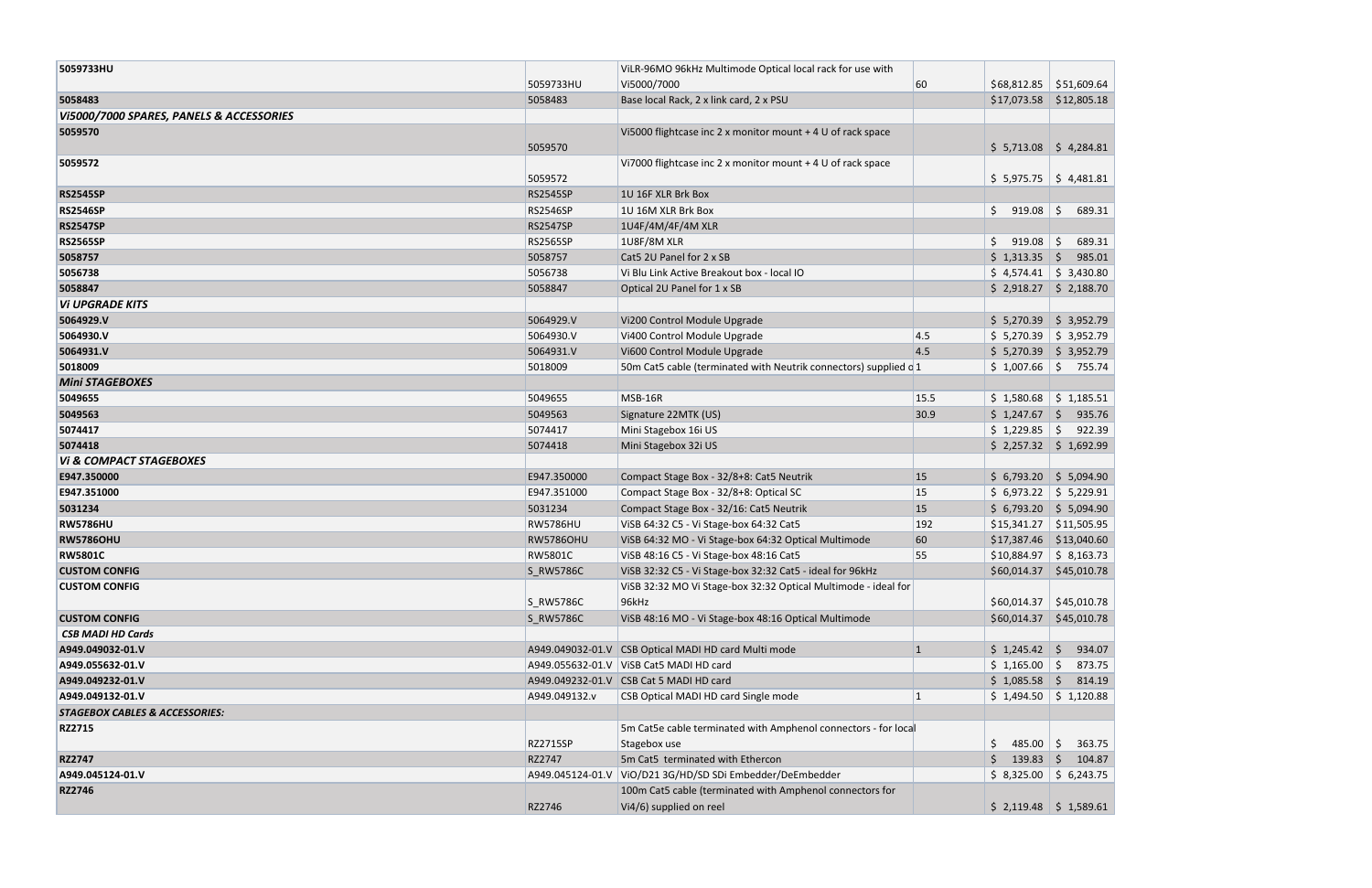| <b>RZ2682</b>                                                                  |                  | 100m Cat5 cable (terminated with Neutrik connectors) supplied   |              |                    |                            |
|--------------------------------------------------------------------------------|------------------|-----------------------------------------------------------------|--------------|--------------------|----------------------------|
|                                                                                | RZ2682           | on reel                                                         |              |                    | $$1,611.98$ $$1,208.98$    |
| RZ2682                                                                         |                  | 100m Cat5 cable (terminated with Neutrik connectors) supplied   |              |                    |                            |
|                                                                                | RZ2682           | on reel                                                         | 1            |                    | $$1,611.98$ $$1,208.98$    |
| RZ2701                                                                         |                  | 200m 50/125 multimode optical fibre with "Fibrecast"            |              |                    |                            |
|                                                                                | RZ2701           | connectors, supplied on reel                                    |              |                    | $$6,253.93$ $$4,690.45$    |
| <b>RZ2702</b>                                                                  |                  | 150m 50/125 multimode optical fibre with "Fibrecast"            |              |                    |                            |
|                                                                                | RZ2702           | connectors, supplied on reel                                    |              |                    | $$5,150.03$ $$3,862.53$    |
| <b>RZ2709</b>                                                                  |                  | 5m 50/125 multimode optical fibre with "Fibrecast" connectors   |              |                    |                            |
|                                                                                | RZ2709           | for local Stagebox use                                          |              | \$2,868.65         | \$2,151.49                 |
| RZ2714                                                                         |                  | 50m 50/125 multimode optical fibre with "Fibrecast" connectors, |              |                    |                            |
|                                                                                | RZ2714           | supplied on reel                                                |              |                    | $$4,414.10 \mid $3,310.58$ |
| <b>Vi OPTION CARDS and Panels</b>                                              |                  |                                                                 |              |                    |                            |
| 16wy XLR OPTION MODULES FOR Vi1, VIx000 CONSOLES and CSB                       |                  |                                                                 |              |                    |                            |
| 5019847.V                                                                      | 5019847          | ViS 16 in 16 out XLR AES Card                                   | 1            | \$.<br>948.78      | Ŝ.<br>711.59               |
| A947.043000SP                                                                  | A947.043000SP    | ViS 16 xlr in for Vi1 1-16                                      | 3            | 649.88<br>Ś.       | 487.41<br>-S               |
| A947.043100SP                                                                  | A947.043100SP    | ViS 16 xlr in for Vi1 17-32                                     |              | $662.34$ \$        | 496.75                     |
| 5045892.V                                                                      | 5045892.V        | ViS-HQML17 HQ mic card 18-32                                    |              | \$1,304.29         | 978.22                     |
| 5042297-01.V                                                                   | 5042297          | ViS-HQML HQ mic card 33-48                                      |              | \$1,304.29         | 978.22<br>$\vert$ \$       |
| 5036208                                                                        | 5036208          | ViS 16 xlr in for Vi1 33-48                                     |              | $638.56$ \$<br>\$. | 478.92                     |
| A947.043500SP                                                                  | A947.043500SP    | ViS 16 xlr out 1-16                                             | 5            | Ś.<br>$533.27$ \$  | 399.95                     |
| A947.043600SP                                                                  | A947.043600SP    | ViS 16 xlr out 17-32                                            | 5            | Ŝ.<br>$533.27$ \$  | 399.95                     |
| A947.043700SP                                                                  | A947.043700SP    | ViS 8+4 AES xlr out                                             |              | \$<br>$535.53$ \$  | 401.65                     |
| <b>D21m OPTION CARDS</b>                                                       |                  |                                                                 |              |                    |                            |
| OPTION CARDS FOR LOCAL RACK AND D21m EXPANSION SLOTS IN CSB & Vix000 CONSOLES: |                  |                                                                 |              |                    |                            |
| 5033340-01.V                                                                   | 5033340-01.V     | ViO/D21 Blu Link                                                | 3            | \$1,459.14         | \$1,094.35                 |
| 5076583.V                                                                      | 5076583.V        | Vi1 Only (48k) Dante card                                       |              | \$1,760.57         | \$1,320.43                 |
| 5033340.V                                                                      | 5033340.V        | Vi1 Only (48k) Blu Link                                         | 3            |                    | $$1,459.14$ $$1,094.35$    |
| 5060027-01.V                                                                   | 5060027-01.V     | HD Link Card for 192 I/O - packed tested spare                  |              | $908.59$ \$        | 681.44                     |
| <b>RS2409SP</b>                                                                | <b>RS2409SP</b>  | ViO/D21 Cat5 MADI                                               | 1.5          | $730.22$ \$        | 547.67                     |
| <b>RS2422SP</b>                                                                | <b>RS2422SP</b>  | ViO/D21 AES In/out                                              |              | \$1,021.79         | 766.34                     |
| <b>RS2423SP</b>                                                                | <b>RS2423SP</b>  | ViO/D21 Mic In                                                  |              | \$1,021.79         | 766.34                     |
| <b>RS2424SP</b>                                                                | <b>RS2424SP</b>  | ViO/D21 Line Out                                                | 1.5          | $$730.22$ \$       | 547.67                     |
| <b>RS2425SP</b>                                                                | <b>RS2425Sp</b>  | ViO/D21 Line In                                                 | $\mathbf{1}$ | \$1,021.79         | 766.34                     |
| <b>RS2426SP</b>                                                                | <b>RS2426SP</b>  | ViO/D21 Optical MADI (multimode)                                | 15           | \$1,021.79         | Ŝ.<br>766.34               |
| <b>RS2429SP</b>                                                                | <b>RS2429SP</b>  | GPIO card                                                       |              |                    | $$2,189.35$ $$1,642.01$    |
| <b>RS2442SP</b>                                                                | RS2442SP         | Lexicon/BSS FX/GEQs                                             | 5            | \$5,836.54         | \$4,377.40                 |
| <b>RS2485SP</b>                                                                | <b>RS2485SP</b>  | ViO/D21 Cobranet                                                |              | \$2,042.27         | \$1,531.70                 |
| <b>RS2497SP</b>                                                                | <b>RS2497SP</b>  | ViO/D21 Aviom A-Net                                             | 0.5          |                    | $$1,750.38$ $$1,312.79$    |
| <b>RS2563SP</b>                                                                | <b>RS2563SP</b>  | ViO/D21 Optical MADI (singlemode)                               | $\mathbf{1}$ | \$1,167.56         | 875.67                     |
| <b>RS2564SP</b>                                                                | <b>RS2564SP</b>  | ViO/D21 TDIF                                                    |              | \$1,021.79         | 766.34                     |
| <b>RS2360SP</b>                                                                | <b>RS2360SP</b>  | ViO/D21 ADAT                                                    | 1.5          | \$1,021.79         | 766.34                     |
| <b>RS2401SP</b>                                                                | RS2401SP         | <b>S-CORE DSP</b>                                               |              | \$3,502.70         | \$2,627.03                 |
| 5045044.V                                                                      | 5045044.V        | ViO/D21 Dante card AES67/96k                                    |              | \$1,760.57         | \$1,320.43                 |
| A949.045220-02.V                                                               | A949.045220-02.V | ViO/D21 3G/HD/SD SDi De-embedder 8/16ch                         |              |                    | $$2,775.00$ $$2,081.25$    |
| C049.020534                                                                    | C049.020534      | Blank module for upper section                                  |              | Ś.<br>28.89        | Ŝ.<br>21.67                |
| 5100265-00                                                                     | 5100265-00       | Vi4/6 to 5000/7000 Local Rack Upgrade Kit                       |              | \$15,765.89        | \$11,824.42                |
| <b>OPTION CARDS FOR VI STAGEBOX ONLY:</b>                                      |                  |                                                                 |              |                    |                            |